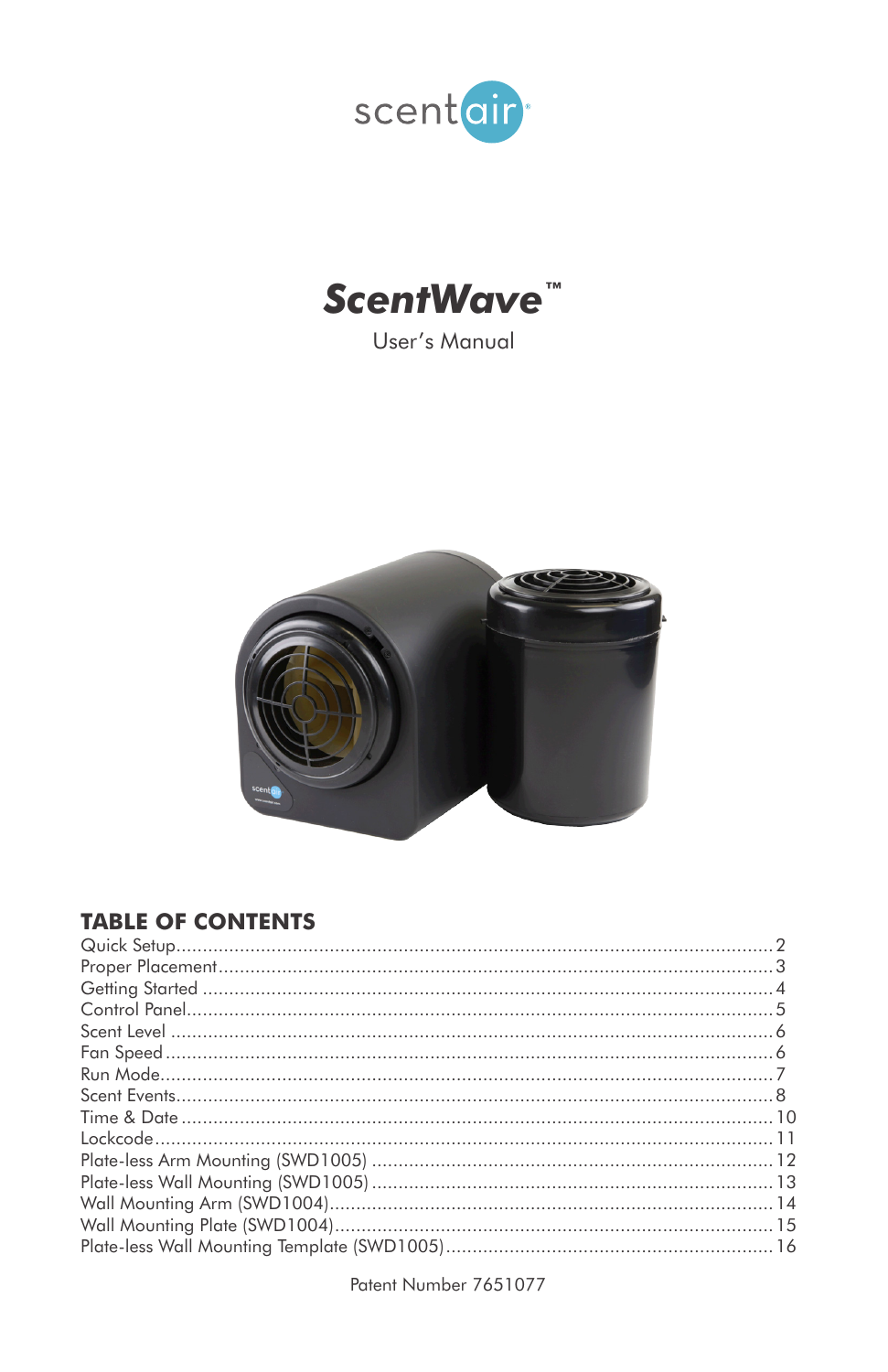## **QUICK SETUP**

The *ScentWave* settings can be adjusted in many different ways. It can run up to six (6) separate events and will use the selected Scent Level and Fan Speed to deliver fragrance at different intensities to the space.

#### 1. CHOOSE THE SCENT LEVEL:

Scent Level controls the scent intensity of the cartridge with fan intervals. The Scent Level is independent of a Scent Event, meaning the currently selected Scent Level will be used for any active Scent Event.

There are seven (7) levels. Set the system to one (1) for low fragrance intensity. Set the system to seven (7) for high fragrance intensity.

Turn to Page 6 for more information on setting the Scent Level.

#### 2. ADJUST THE FAN SPEED:

Fan Speed controls the coverage area of the fragrance based on the speed of the cartridge fan. One system can effectively cover spaces up to 2000sqft (186m<sup>2</sup>).

Start with the knob at the "12:00" position and adjust after an hour. Turn clockwise for faster speeds. Turn counterclockwise for slower speeds.

Turn to Page 6 for more information on changing the Fan Speed.

#### 3. SET UP AN EVENT:

Scent Events are used to schedule the system to run at certain times and on specific days of the week. The system can save up to 6 events.

During a Scent Event, the system will use an On Time and Off Time to run on scheduled Day Combinations.

Turn to Page 8 for more information on setting up a Scent Event.







#### **IMPORTANT SAFETY INSTRUCTIONS**

**WARNING** - When using electric products, basic precautions should always be followed, including the following:

a) Read all the instructions before using the product.

b) To reduce the risk of injury, close supervision is necessary when product is used near children.

c) Do not put fingers or hands into the product.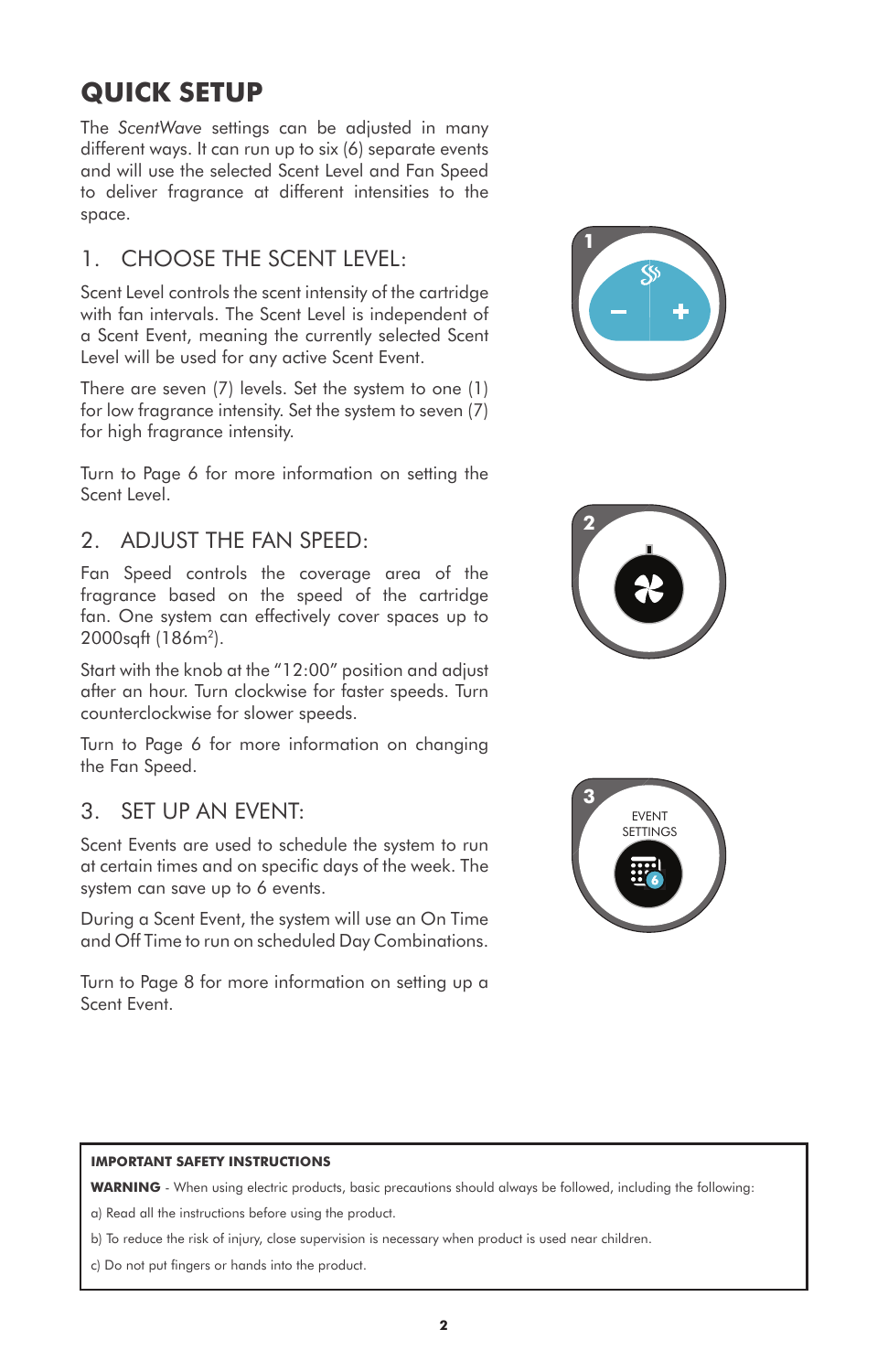## **PROPER PLACEMENT**

Placement of the *ScentWave* system within a space is key to creating an effective scented environment.

Before installing the *ScentWave*, take into account the following placement suggestions when finding the best location for the system within your space.

#### SUGGESTED POSITIONING:

- $\checkmark$  Where guests first enter the space
- $\checkmark$  Near an area of high traffic volume
- $\checkmark$  Crossing the path of airflow from a duct
- $\checkmark$  In a discrete location
- $\checkmark$  Close to the ground when possible
- $\checkmark$  Within 10' (3m) of a power outlet

#### AVOID POSITIONING:

- 2 Adjacent to exhaust vents
- 2 Near doors opening to the outside
- 2 In an open window
- 2 Near an HVAC return grill
- 2 At face height when sitting/standing
- 2 Within reach of unattended children

I am most effective when positioned and aimed so that my scent output crosses the path of airflow.



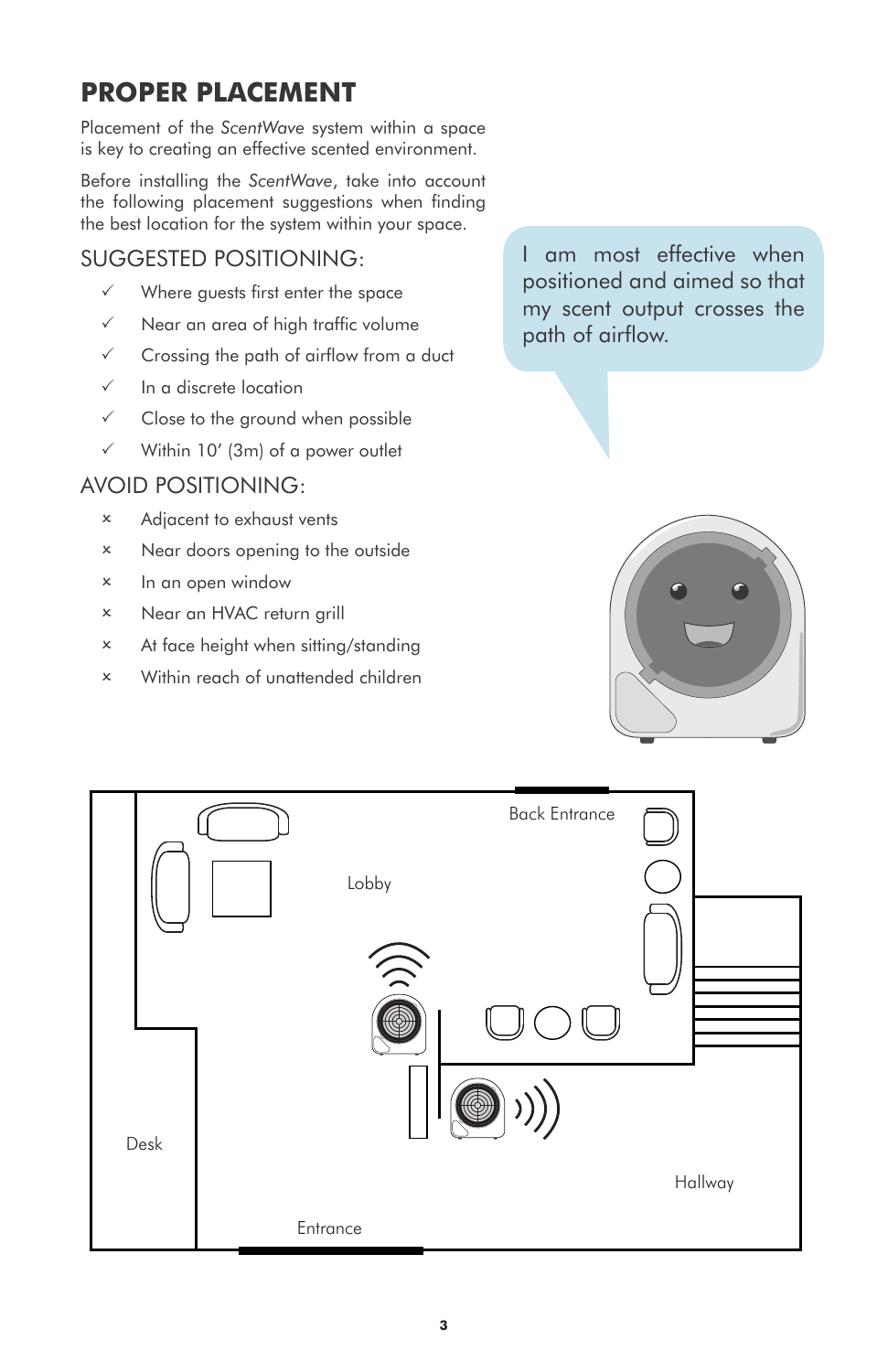# **GETTING STARTED**

*ScentWave Cartridges* are designed to last for three hundred 300 hours; when running ten (10) hours a day at Scent Level four (4). It is ideal to replace the *ScentWave Cartridge* when a new one is received.

To help maintain the life and performance of the *ScentWave*, when changing the cartridge, remove any dust that has accumulated on the system.

The *ScentWave* will not function without a power source and a connected *ScentWave Cartridge*.

#### CARTRIDGE INSTALLATION: *(Fig.1)*

- 1. Plug the *ScentWave Cartridge* cord into the connection on the inside bottom front of the *ScentWave*.
- 2. Insert the *ScentWave Cartridge* by lining up the tabs on the cartridge and system and push in completely.
- 3. Lock the *ScentWave Cartridge* by turning clockwise.
- 4. Connect the provided power supply to the *ScentWave* and plug into the nearest outlet.

My power cord is essential to making sure I function correctly.

Check that the cartridge power cord is undamaged and completely plugged into the *ScentWave* system for proper use.





*Fig.1: ScentWave Cartridge changes are simple and easy to perform. To ensure fragrance quality, change the old cartridge when a new one is received.*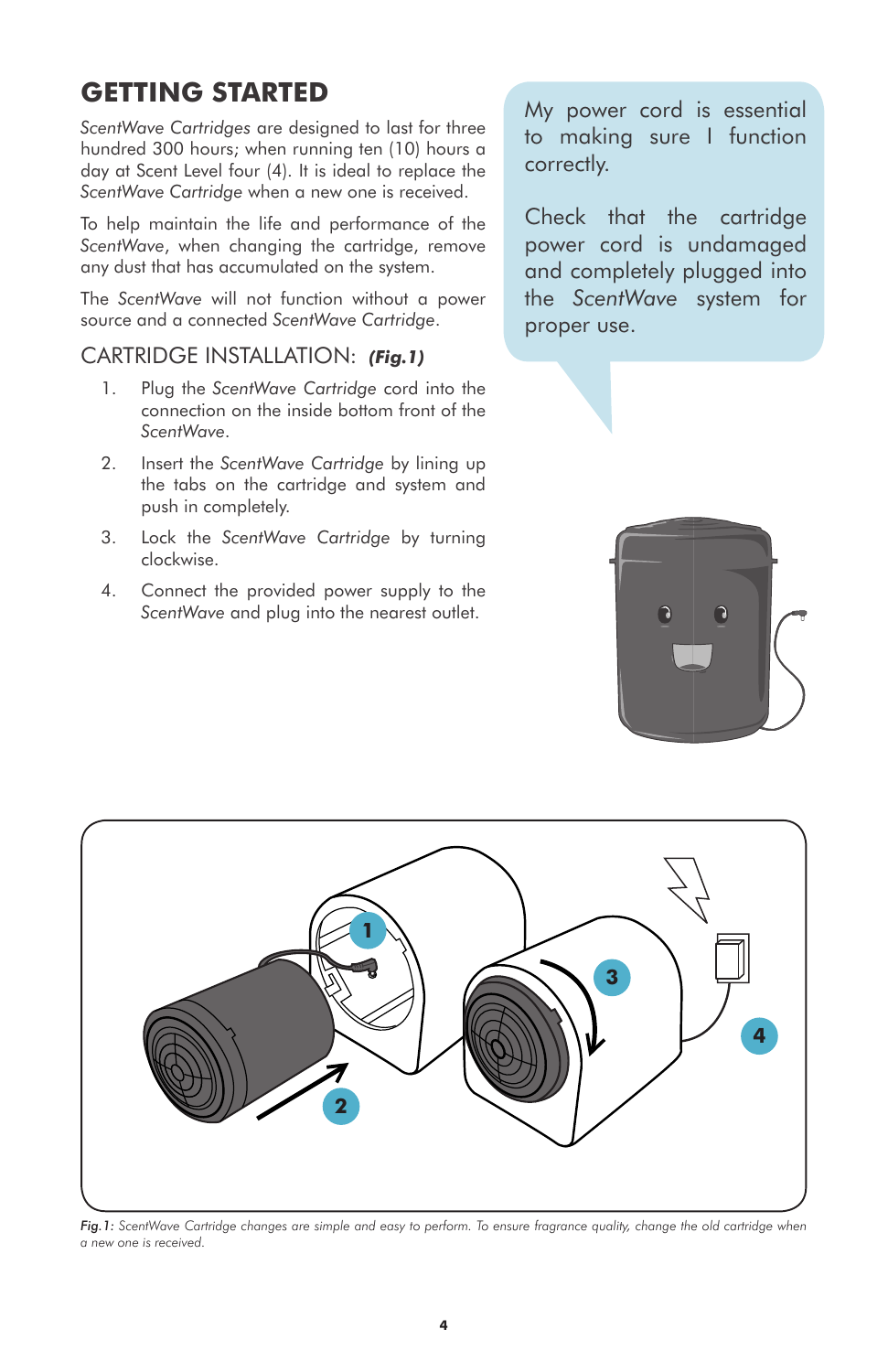### **CONTROL PANEL**



#### BUTTON FUNCTIONS

The *ScentWave* functions and settings are controlled by the six (6) buttons under the display screen.

Some buttons may have alternate functions when held down.

Specific button details are found within this owners manual.

#### POWER

The *ScentWave* can be switched off by pressing and holding the CHECK button for four (4) seconds.

Pressing any button will wake up the *ScentWave* and will resume the normal programmed operation.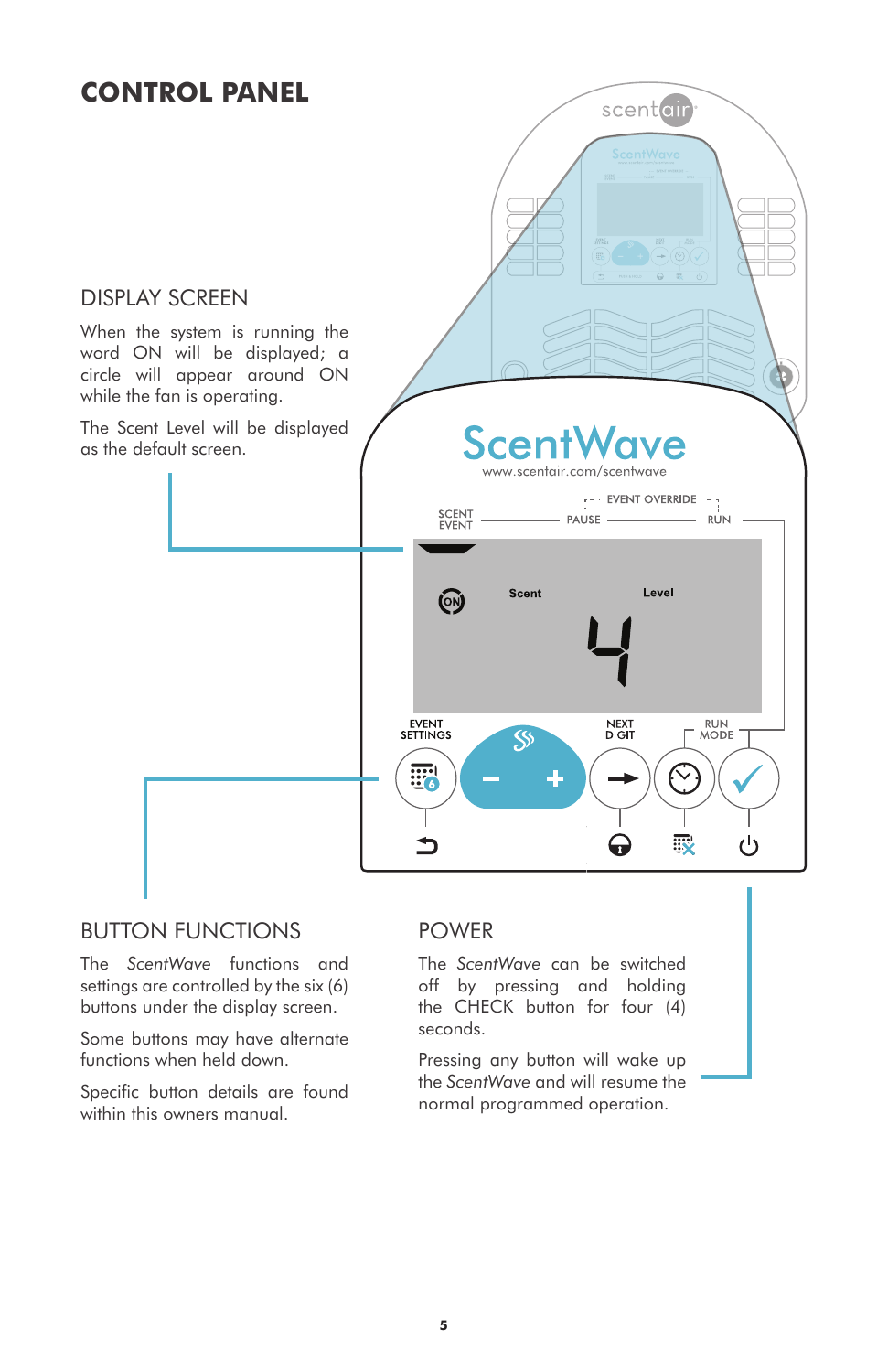### **SCENT LEVEL**

The *ScentWave* uses the Scent Level to control the amount of fragrance that is emitted into the space. The Scent Level cycles a fan within the cartridge on and off for specific intervals.

Adjust the Scent Level to increase or decrease the amount of fragrance within the space. This is the best option for controlling the intensity of the fragrance within the space.

There are seven Scent Levels of fragrance intensity; one (1) is minimum and seven (7) is maximum. The default setting is four (4). The displayed Scent Level will be used for all scheduled Scent Events. Fragrance intensity changes with adjustment of the scent level.

The *ScentWave* will always display the current Scent Level on the display screen. When the fan is running, the word ON will be surrounded by a circle. *(Fig.2)*

#### ADJUSTING THE SCENT LEVEL:

• Press **-** or **+** to adjust the Scent Level. *(Fig.3)*



*Fig.2: Scent Level main display.*



*Fig.3: There are seven (7) Scent Levels to choose from.* 

### **FAN SPEED**

The *ScentWave* uses Fan Speed to control the coverage of the system. The Fan Speed is controlled with the knob at the lower right of the *ScentWave*.

Adjust the Fan Speed to increase or decrease the fragrance coverage of the *ScentWave* system. Set the fan speed by turning the knob clockwise or counterclockwise. *(Fig.4)*

#### ADJUSTING THE FAN SPEED:

- Turning the knob counterclockwise will cause the fan to run slower and will fragrance the area closest to the *ScentWave*. The further you turn it counterclockwise, the quieter the system will become.
- Turning the knob clockwise will cause the fan to run faster and will fragrance an area further from the *ScentWave*. The further clockwise, the louder the system will become.



*Fig.4: Adjusting the fan speed changes the overall scent coverage area.*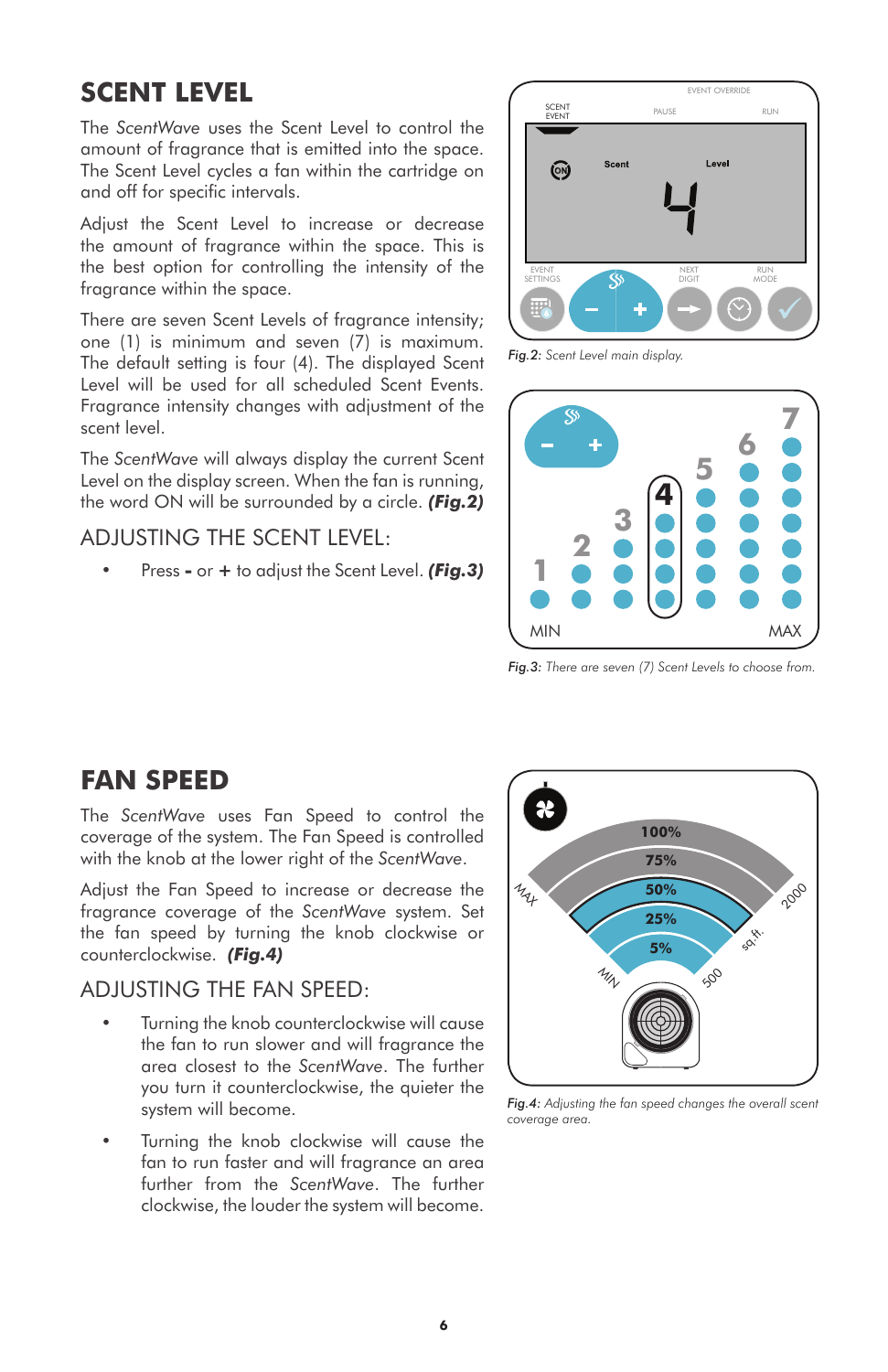### **RUN MODE**

The *ScentWave* has alternate run modes to temporarily change the way the system will perform without editing the details of a Scent Event.

Under normal operation a bar is shown under SCENT EVENT. There are two (2) EVENT OVERRIDE modes called PAUSE and RUN.

You can change the current run mode by pressing CLOCK and CHECK at the same time. A black bar will appear on the display screen under the currently selected mode.

#### SCENT EVENT:

This indicates that the *ScentWave* is currently set-up to function under a preset event schedule. This is the default screen when running a scheduled Scent Event. *(Fig.5)*

#### EVENT OVERRIDE:

The *ScentWave* preset events can be temporarily overridden without editing the events by changing the current run mode.

- PAUSE: During an active event, PAUSE mode will cause the system to stop running for the remainder of the current Scent Event. Activating the PAUSE mode before a scheduled event will cause the system to skip the next event. *(Fig.6)*
- RUN: When the *ScentWave* is not running an event, selecting RUN will cause the system to activate immediately at the currently selected Scent Level. The system will run until the Off Time of the next Scent Event. If the system is running an event, RUN mode will force the event to continue beyond its scheduled Off Time. *(Fig.7)*



*Fig.5: Default Screen showing the Scent Level*



*Fig.6: PAUSE mode activated as an EVENT OVERRIDE.*



*Fig.7: RUN mode activated as an EVENT OVERRIDE.*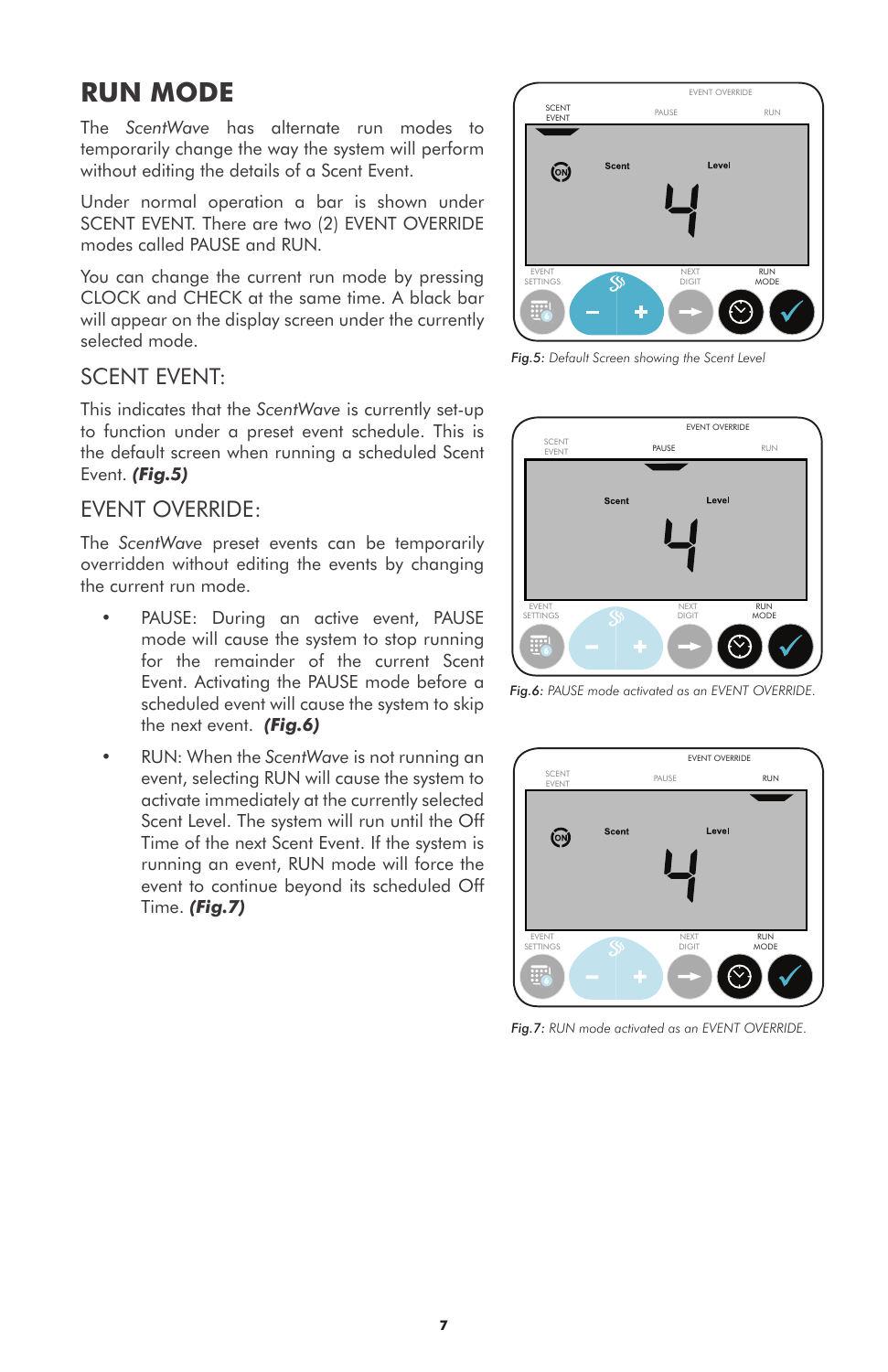## **SCENT EVENTS**

The *ScentWave* uses a Scent Event to schedule the system to run at certain times and on specific days of the week. During a Scent Event, the system will use an On Time and Off Time on scheduled days of the week. The current Scent Level determines the fragrance intensity.

The *ScentWave* default settings are currently saved as Event 1 and can be edited. A total of six (6) Scent Events can be programmed.

#### EDITING AN EVENT:

- 1. Press EVENT SETTINGS to edit the first event; beginning with the hour slot. *(Fig.8)*
	- Press **-** or **+** to adjust the hour that the system will use for On Time.
- 2. Press NEXT DIGIT once to move to the minutes for the On Time.
	- Press **-** or **+** to adjust the minutes in increments of five (5).
- 3. Press NEXT DIGIT again to move to the days of the week. *(Fig.9)*
	- Press **-** or **+** to choose between 17 different Day Combinations.
- 4. Press NEXT DIGIT again to move to the hours for the Off Time.
	- Press **-** or **+** to adjust the hour. *(Fig.10)*
- 5. Press NEXT DIGIT to move to the minutes for the Off Time.
	- Press **-** or **+** to adjust the minutes in increments of five (5).
- 6. Press the CHECK button at any time to save your changes. The display will blink and then change to show the Scent Level on the default screen.



*Fig.8: The On Time hour slot will be flashing. Set and Event 1 will also be displayed.*



*Fig.9: The Days Of The Week will be flashing. Set, Event 1 and the On Time will also be displayed.*



*Fig.10: The Off Time hour slot will be flashing. Set and Event 1 will also be displayed.*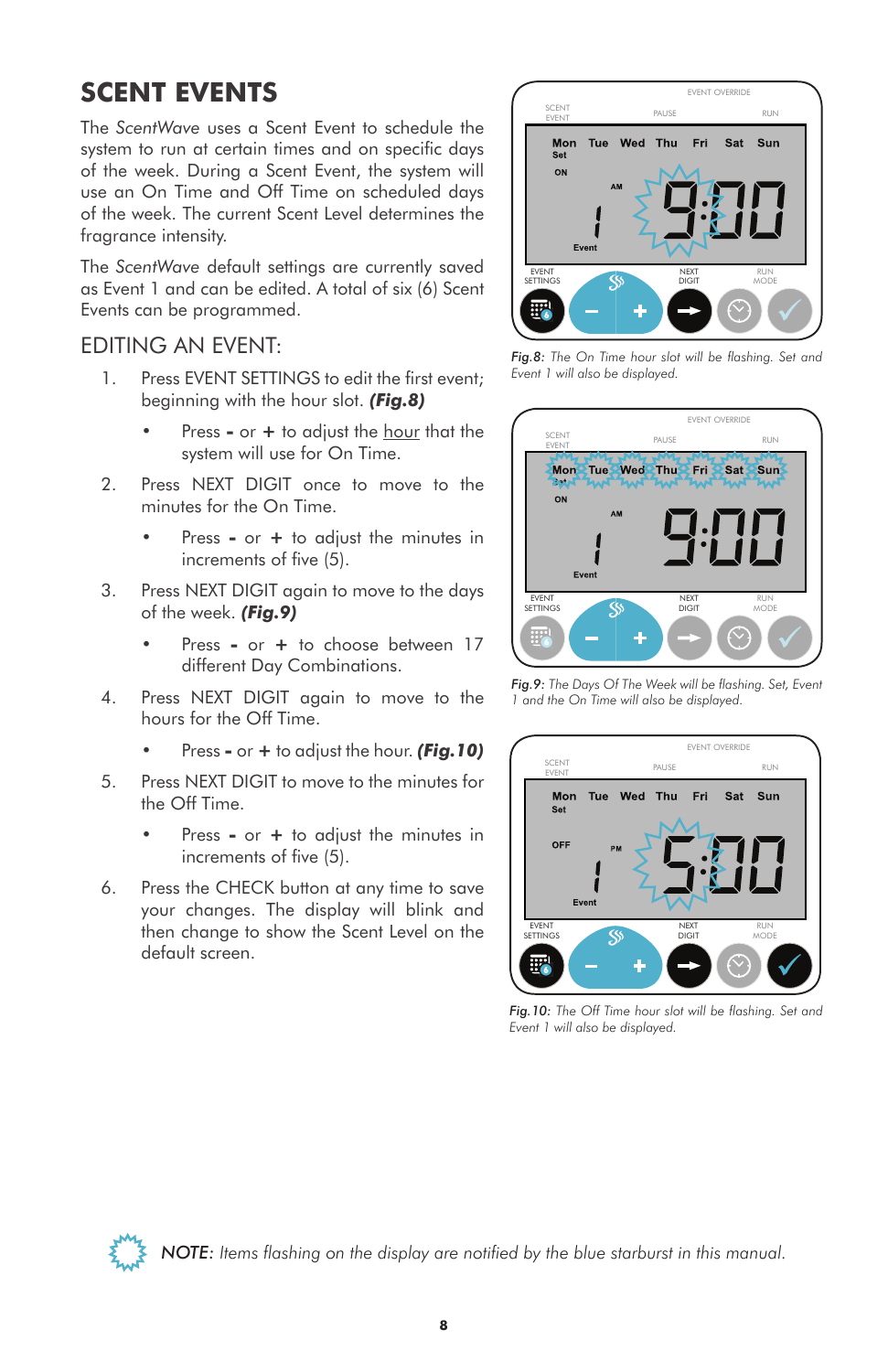#### CREATING A NEW EVENT:

- 1. Press EVENT SETTINGS until you reach an empty event. *(Fig.11)*
	- Press **-** or **+** to begin creating a new event by changing the On Time hours.
- 2. Follow steps 2 5 (page 8) for "EDITING AN EVENT" to continue creating a new event.
	- The Off Time will flash empty hours until **-** or **+** is pressed.
	- Create up to six (6) Scent Events.

#### REVIEWING & DELETING EVENTS:

- 1. Press EVENT SETTINGS until arriving at the event number to delete.
	- Pressing the EVENT SETTINGS button will change the display to the On Time and Off Time of programmed events.
- 2. Press and hold the CLOCK button for three (3) seconds to delete the selected event. *(Fig.12)*
	- Event 1 cannot be deleted.

**SS** 

3. Press EVENT SETTINGS to review or create other scheduled events or press CHECK to save and go back to the home screen.



*Fig.11: ON and empty hour slots will be flashing along with the current event number.*



*Fig.12: When deleting an event, if any higher numbered events exist, it will move down to occupy the currently shown event number.*

| 1               | Mon        | <b>Tue</b> | Wed        | Thu | Fri | <b>Sat</b> | Sun |
|-----------------|------------|------------|------------|-----|-----|------------|-----|
| $\overline{2}$  | Mon        | <b>Tue</b> | <b>Wed</b> | Thu | Fri |            |     |
| 3               |            |            |            |     |     | <b>Sat</b> | Sun |
| 4               |            | <b>Tue</b> | <b>Wed</b> | Thu | Fri | <b>Sat</b> | Sun |
| 5               | Mon        |            | <b>Wed</b> | Thu | Fri | <b>Sat</b> | Sun |
| 6               | <b>Mon</b> | <b>Tue</b> |            | Thu | Fri | <b>Sat</b> | Sun |
| $\overline{7}$  | Mon        | <b>Tue</b> | <b>Wed</b> |     | Fri | Sat -      | Sun |
| 8               | Mon        | <b>Tue</b> | Wed        | Thu |     | Sat -      | Sun |
| 9               | Mon        | <b>Tue</b> | <b>Wed</b> | Thu | Fri |            | Sun |
| 10              | Mon        | <b>Tue</b> | <b>Wed</b> | Thu | Fri | <b>Sat</b> |     |
| 11              |            |            |            |     |     |            | Sun |
| 12              |            |            |            |     |     | Sat        |     |
| 13              |            |            |            |     | Fri |            |     |
| 14              |            |            |            | Thu |     |            |     |
| 15              |            |            | <b>Wed</b> |     |     |            |     |
| 16              |            | <b>Tue</b> |            |     |     |            |     |
| 17 <sup>1</sup> | Mon        |            |            |     |     |            |     |

**17 DAY COMBINATIONS TO** 

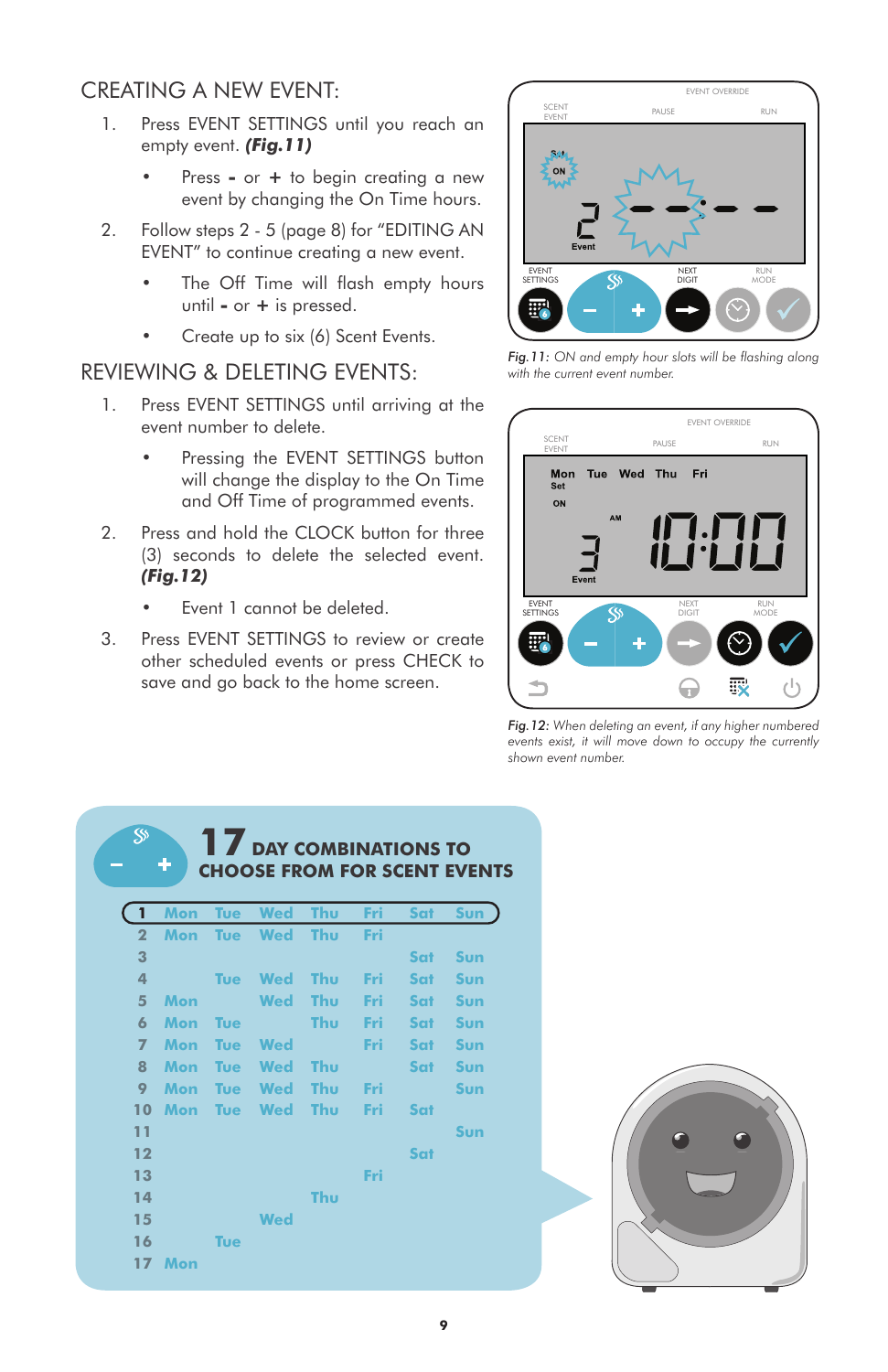## **TIME & DATE**

View the current time and date by pressing the CLOCK button. Press CLOCK from the home screen to view the time. Press CLOCK a second time to view the date.

#### EDITING THE TIME & DATE:

- 1. Press and hold the CLOCK button for two (2) seconds. The hour digit slot will flash. *(Fig.13)*
	- Use **-** or **+** to adjust the hour.
	- Press NEXT DIGIT to move to the minute slot. Use **-** or **+** to change the minutes.
- 2. Press the CLOCK button again to move to edit the date. The first digit of the year slot will flash. *(Fig.14)*
	- Press **-**, **+** and NEXT DIGIT to change the selected fields as they are selected.
- 3. Press CHECK to save and return to the home screen.

#### DAYLIGHT SAVINGS TIME (DST):

- 1. Press and hold the CLOCK button from the home screen until the time is displayed with the first digit flashing.
- 2. Press the CLOCK button one (1) time to display the date. The first digit of the year slot will flash.
- 3. Press the CLOCK button one (1) more time. DST will flash. *(Fig.15)*
	- When DST is on, the Month, Day and Date Adv is displayed. This is the day of the year that the machine will advance the clock forward one hour.
	- Press NEXT DIGIT to change the display to show Date Back and the date when the clock will change back.
- A. If DST is on, press and hold the **-** button for three (3) seconds to turn off DST.
	- The date on the screen will disappear and OFF will be displayed.
- B. If DST is off, press and hold the **+** button for three (3) seconds to turn on DST.
	- The date on the screen will appear and ON will be displayed.



*Fig.13: This is the screen shown for editing the time.*



*Fig.14: This is the screen shown for editing the date.*



*Fig.15: This is the screen for DST. You cannot adjust the dates the system will use for DST.*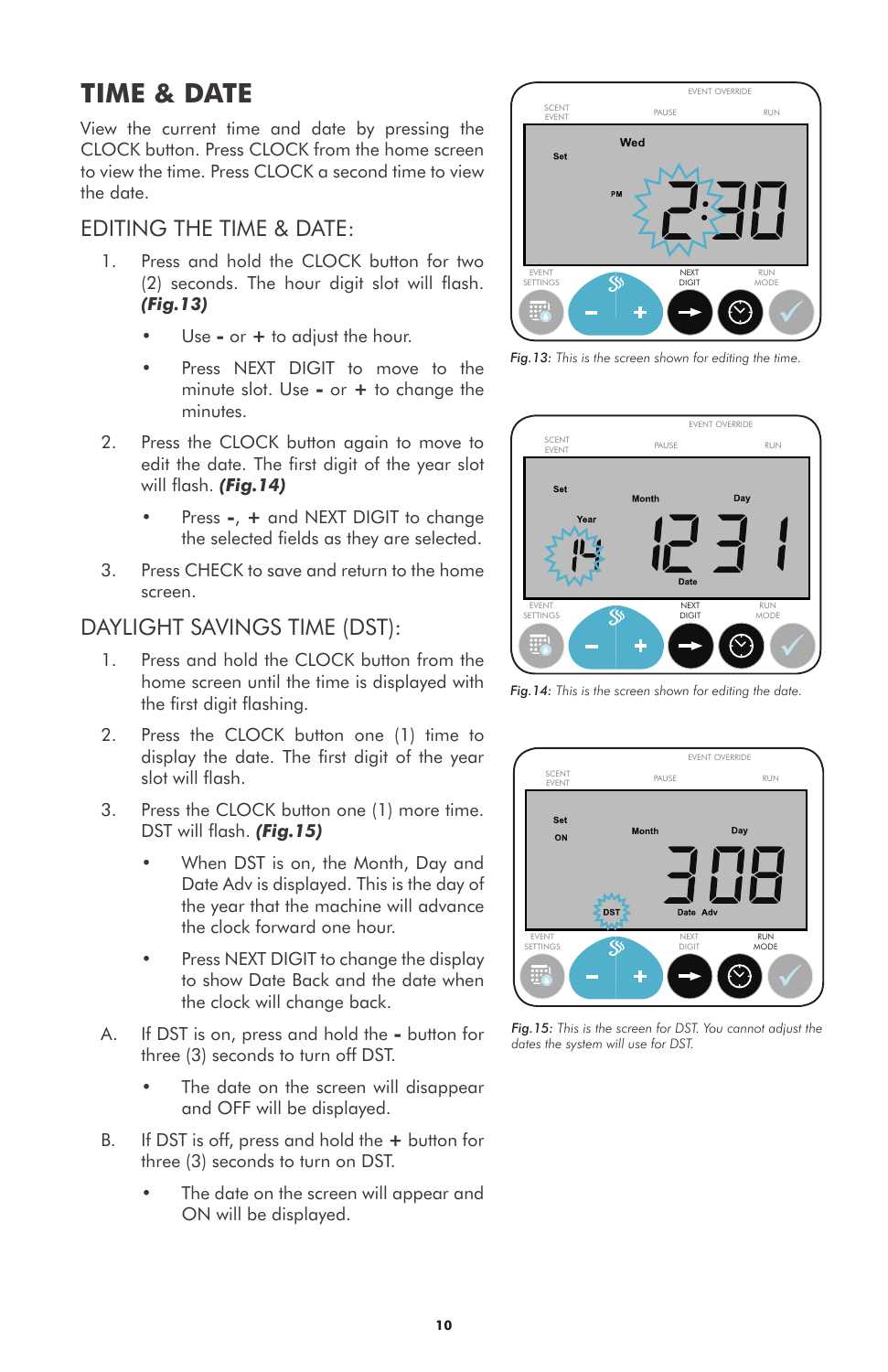# **LOCKCODE**

The *ScentWave* controls can be locked to prevent unintended changes. When active, the display will show Lockcode and the buttons and knob will not perform their ordinary functions. Turning the knob or pressing a button will display 'CodE' confirming that the machine has been locked.

Both locking and unlocking the machine require the user to enter the lockcode "4321".

#### ACTIVATING THE LOCKCODE:

- 1. Press and hold the NEXT DIGIT button from the home screen for three (3) seconds. *(Fig.16)*
	- Press **-** or **+** to adjust the digit value.
	- Press NEXT DIGIT to move to the next open slot.
	- Repeat step for all open digits.
- 2. Press CHECK to confirm and lock.

#### DEACTIVATING THE LOCKCODE:

- 1. Press the NEXT DIGIT button. The words Enter and Lockcode will appear on the screen.
- 2. Press **-** , **+** to adjust the digit. Use the NEXT DIGIT button to move to the next number slot. Adjust the values to the universal unlock code 4321. *(Fig.17)*
- 3. Press CHECK to confirm and unlock.



*Fig.16: The words Set and Lockcode will appear on the screen.*



*Fig.17: Enter the digits 4321 to unlock the ScentWave.*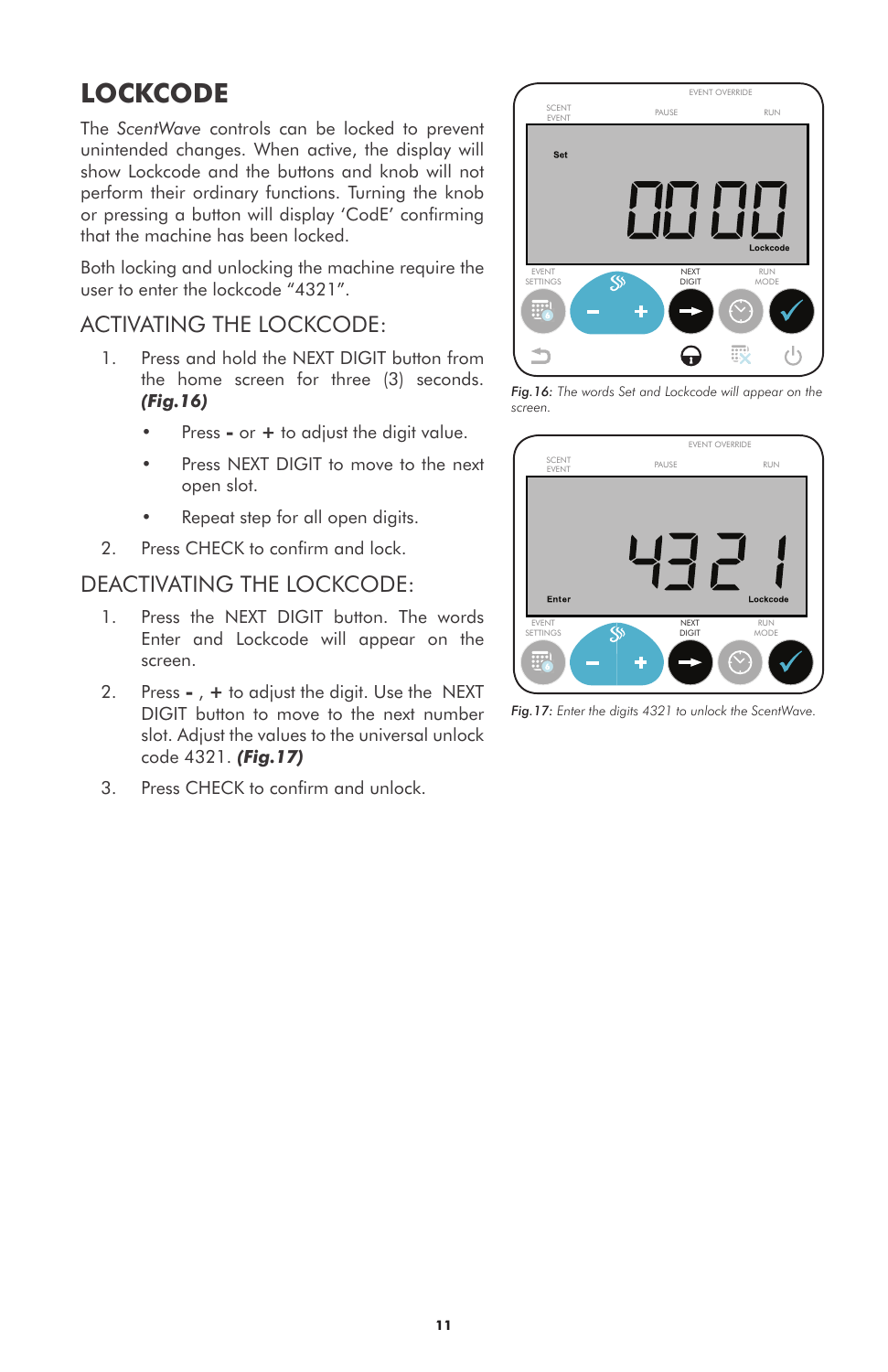

# **PLATE-LESS ARM MOUNTING**

The *ScentWave 1005* is equipped to allow mounting to a wall surface using the optional arm mounting kit and hardware.

#### ARM MOUNTING THE SCENTWAVE:

- 1. Remove the mounting ring from the base by loosening the retainer ring on the universal mount arm.
- 2. Hold the base in the desired location and mark three (3) screw holes with pencil.
	- For drywall, drill a 1/4" (7.5mm) pilot hole and use a screwdriver to drive the provided white plastic anchors into the wall. *(Fig.18)*
	- Use the screwdriver to drive the screws into the holes, holding the base in place.
- 3. Attach the Mounting Arm to the *ScentWave*.
	- Attach the *ScentWave* to the pivot end of the wall mounting arm through the center hole using the provided screw. Tighten using a screwdriver to secure the screw in place. *(Fig.19)*
- 4. Attach the assembly to the wall.
	- Attach the wall mounting arm to the base using the retainer ring on the arm and tighten at the desired angle. *(Fig.20)*
	- Adjust the pivot end as necessary for a correct angle and secure fit.



*Fig.18: You can mount the retainer ring in any direction, there is no up or down.*



*Fig.19: Do not over tighten the screw so as to prevent stripping of the pilot hole.*



*Fig.20: You can change the direction of the ScentWave with the pivot adjustment screw.*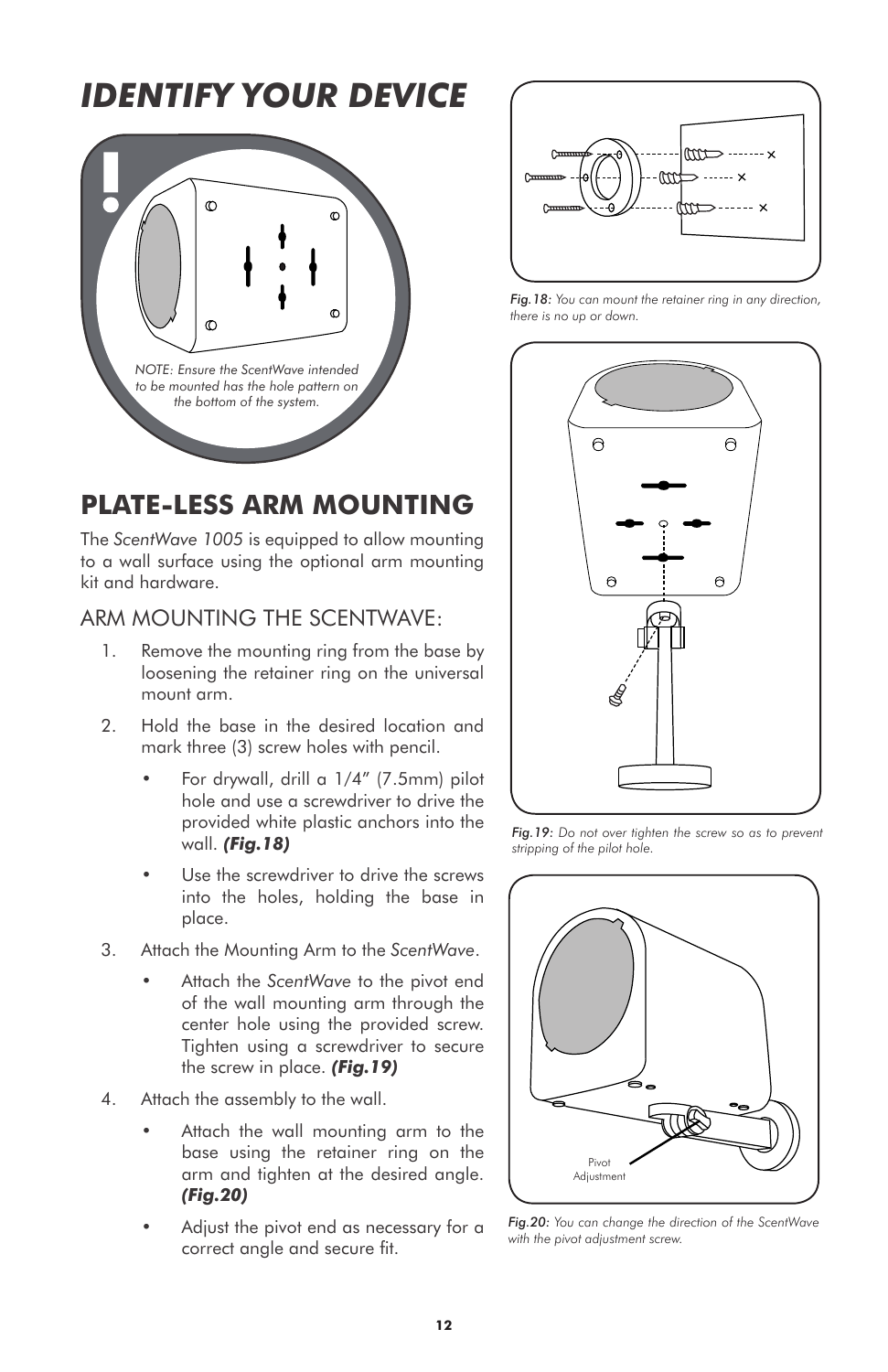



*Fig.21: This example is using the large openings on the bottom of the ScentWave for mounting to a wall.*

### **PLATE-LESS WALL MOUNTING**

The *ScentWave 1005* is equipped to allow mounting to a flat surface using the supplied hardware.

#### MOUNTING THE SCENTWAVE:

- 1. Using the template on the back of this manual (page 16), mark the location on the wall where the *ScentWave* will be mounted.
	- Choose either the small or large openings to use for mounting.
	- For drywall, drill a 1/4" (7.5mm) pilot hole and use a screwdriver to drive the provided white plastic anchors into the wall. *(Fig.21)*
	- Drive the screws into the anchors leaving 5/16" (7.9mm) between the top of the screw and the wall.
- 2. Attach the *ScentWave* to the wall:
	- Line up the slots on the *ScentWave*  system with the screws in the wall and slide into place. *(Fig.22)*
	- Remove the *ScentWave* and adjust the wall screws as necessary for a tight fit.



*Fig.22: Adjust the mounting screws as needed to ensure the ScentWave is securely in place.*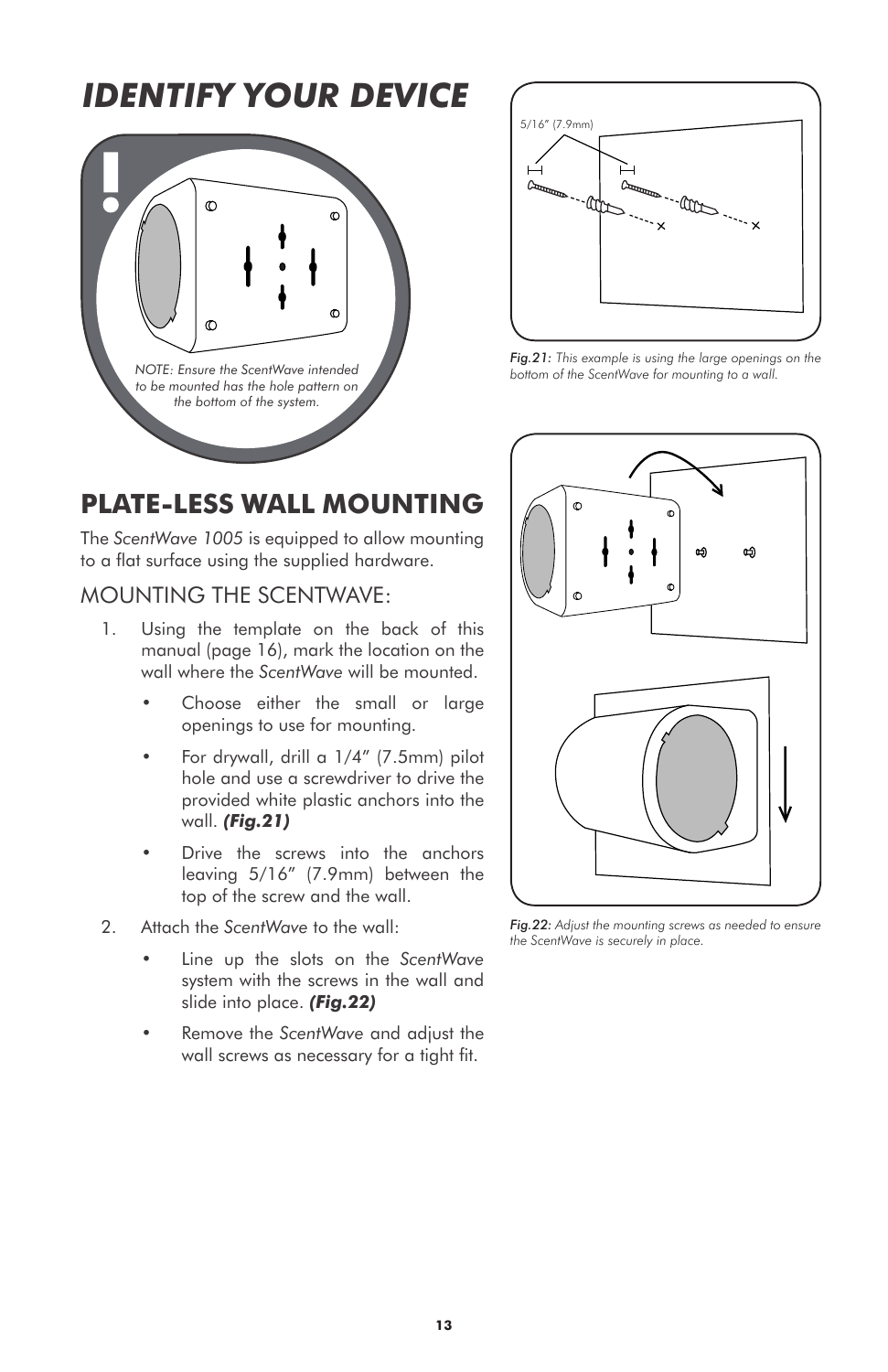

### **WALL ARM MOUNTING**

The *ScentWave 1004* is equipped to allow mounting to a wall surface using the mounting plate and optional arm mounting kit and hardware.

#### ARM MOUNTING THE SCENTWAVE:

- 1. Remove the mounting ring from the base by loosening the retainer ring on the universal mount arm.
- 2. Hold the base in the desired location and mark three (3) screw holes with pencil.
	- For drywall, drill a 1/4" (7.5mm) pilot hole and use a screwdriver to drive the provided white plastic anchors into the wall. *(Fig.23)*
	- Drive the screws into the holes, holding the base in place.
- 3. Attach the Mounting Arm to the *ScentWave*.
	- Attach the mounting plate to the pivot end of the wall mounting bracket through the center hole using the provided lock nut and screw. Tighten using a screwdriver to secure the nut in place. *(Fig.24)*
	- Attach the mounting plate assembly to the bottom of the *ScentWave* using the provided plate screws and pilot holes.
- 4. Attach the assembly to the wall. *(Fig.25)*
	- Attach the wall mounting arm to the base using the retainer ring on the arm and tighten at the desired angle. Adjust the pivot end as necessary for a correct angle and secure fit.



*Fig.23: You can mount the retainer ring in any direction, there is no up or down.*



*Fig.24: You must attach the arm to the mounting plate BEFORE attaching the mounting plate to the ScentWave.*



*Fig.25: You can change the direction of the ScentWave with the pivot adjustment screw.*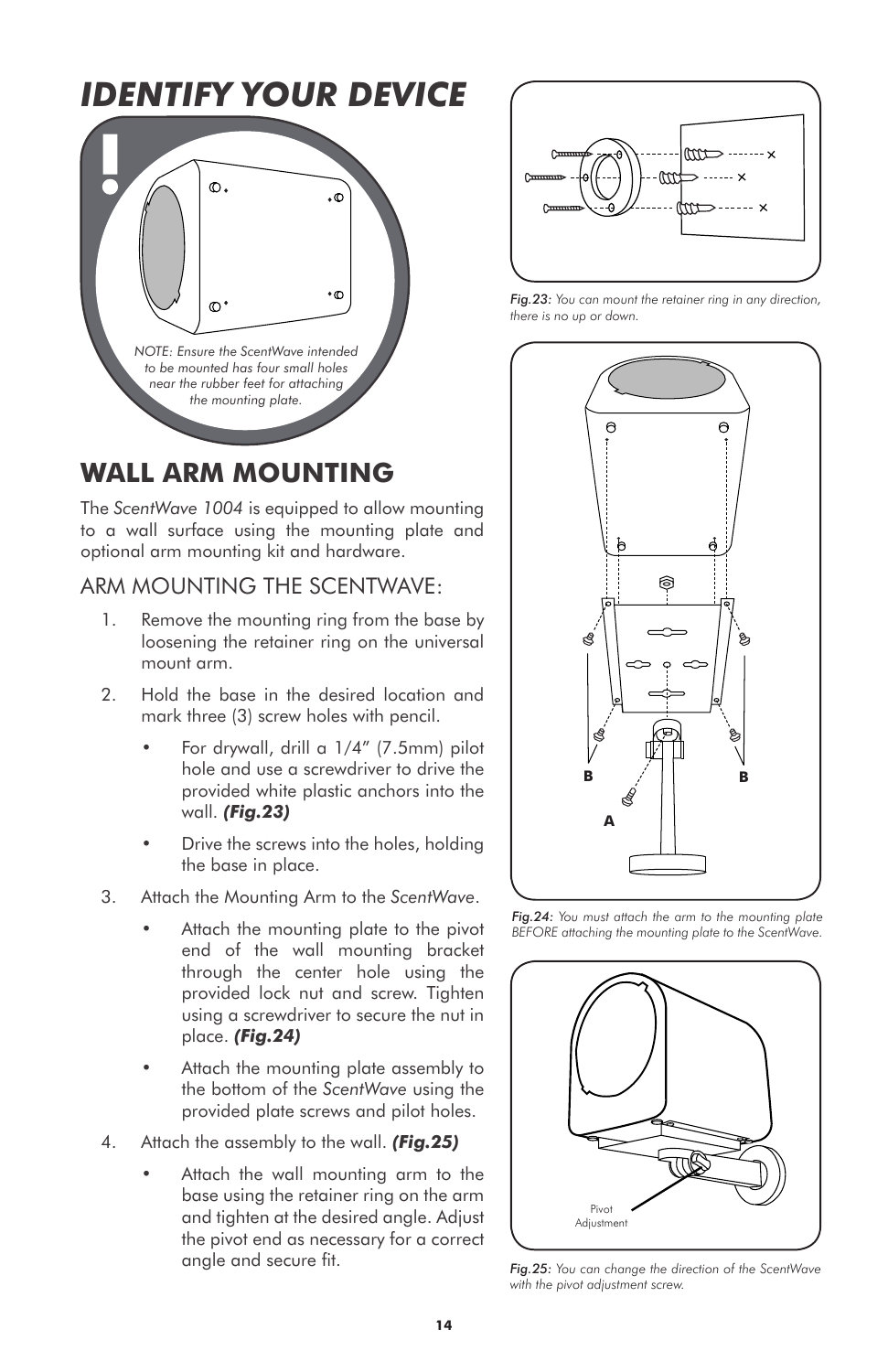

### **WALL MOUNTING PLATE**

The *ScentWave 1004* is equipped to allow mounting to a flat surface using the mounting plate and supplied hardware.

#### MOUNTING THE SCENTWAVE:

- 1. Ensure that the wall mounting plate is level and mark two (2) hole locations with a pencil.
	- Choose either the small or large openings to use for mounting.
	- For drywall, drill a 1/4" (7.5mm) pilot hole and use a screwdriver to drive the provided white plastic anchors into the wall. *(Fig.26)*
	- Drive the screws into the anchors leaving 1/4" (7.5mm) between the top of the screw and the wall.
- 2. Attach the mounting plate to the *ScentWave*.
	- Attach the mounting plate to the bottom of the ScentWave using the provided plate screws, pilot holes, slotted or hex driver. *(Fig.27)*
- 3. Attach the *ScentWave* to the wall.
	- Line up the slots on the *ScentWave*  system with the screws in the wall and slide into place. *(Fig.28)*
	- Remove the *ScentWave* and adjust the wall screws as necessary for a tight fit.



*Fig.26: This example is using the large openings on the bottom of the ScentWave for mounting to a wall.*



*Fig.27: Attach the mounting plate to the ScentWave.*



*Fig.28: Adjust the mounting screws as needed to ensure the ScentWave is securely in place.*